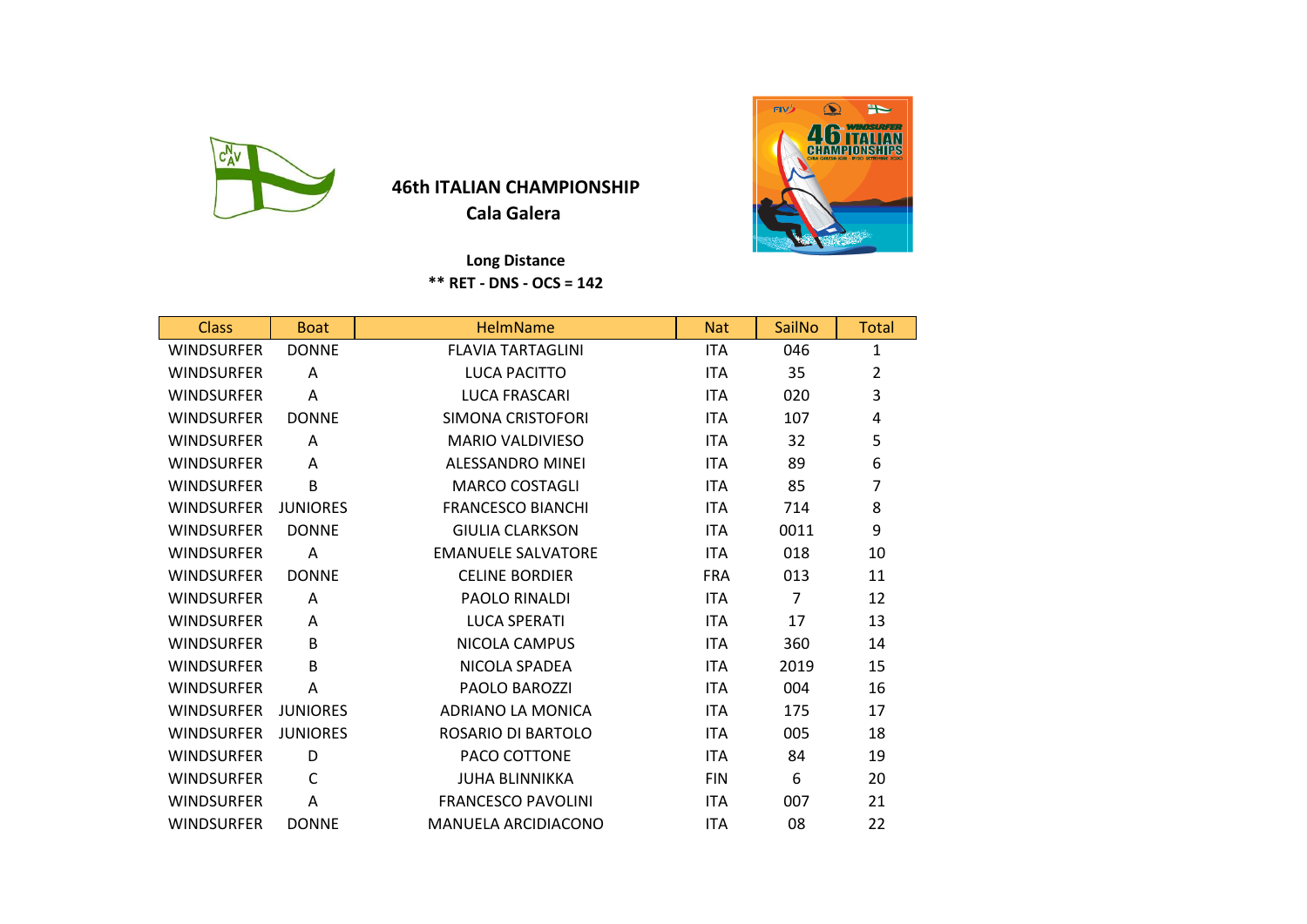| <b>WINDSURFER</b>   | C               | <b>MARCO BENTI</b>         | <b>ITA</b> | 1609 | 23 |
|---------------------|-----------------|----------------------------|------------|------|----|
| <b>WINDSURFER</b>   | B               | <b>GIUIO TAMBURINI</b>     | <b>ITA</b> | 11   | 24 |
| <b>WINDSURFER</b>   | B               | <b>MARIO BURCHIANI</b>     | <b>ITA</b> | 255  | 25 |
| WINDSURFER JUNIORES |                 | <b>FILIPPO ITALIANI</b>    | <b>ITA</b> | 40   | 26 |
| <b>WINDSURFER</b>   | <b>JUNIORES</b> | <b>GABRIELE MOTTAREALE</b> | <b>ITA</b> | 39   | 27 |
| <b>WINDSURFER</b>   | $\mathsf{C}$    | <b>GIAMPAOLO FANTOZZI</b>  | <b>ITA</b> | 504  | 28 |
| <b>WINDSURFER</b>   | $\mathsf{C}$    | STEFANO BONANOME           | <b>ITA</b> | 111  | 29 |
| <b>WINDSURFER</b>   | Α               | <b>GIACOMO REBECCHINI</b>  | <b>ITA</b> | 125  | 30 |
| <b>WINDSURFER</b>   | <b>JUNIORES</b> | <b>ANTONINO GIAMMARCO</b>  | <b>ITA</b> | 140  | 31 |
| <b>WINDSURFER</b>   | <b>DONNE</b>    | KATERINA BABIKOVA          | <b>RUS</b> | 203  | 32 |
| <b>WINDSURFER</b>   | $\mathsf C$     | <b>GABRIELE DI PAOLA</b>   | <b>ITA</b> | 123  | 33 |
| <b>WINDSURFER</b>   | $\mathsf C$     | <b>ALBERTO SANJUST</b>     | <b>ITA</b> | 609  | 34 |
| <b>WINDSURFER</b>   | D               | ANDREA VOLPINI             | <b>ITA</b> | 251  | 35 |
| <b>WINDSURFER</b>   | D               | PEPPE BARONE               | <b>ITA</b> | 105  | 36 |
| <b>WINDSURFER</b>   | B               | <b>ANDREA PAPA</b>         | <b>ITA</b> | 124  | 37 |
| <b>WINDSURFER</b>   | C               | <b>DAVID PEZZINI</b>       | <b>ITA</b> | 730  | 38 |
| <b>WINDSURFER</b>   | A               | PIETRO MASSINI             | <b>ITA</b> | 436  | 39 |
| <b>WINDSURFER</b>   | Α               | ROSARIO CINQUEGRANI        | <b>ITA</b> | 011  | 40 |
| <b>WINDSURFER</b>   | B               | <b>MARCO GUADALINI</b>     | <b>ITA</b> | 087  | 41 |
| <b>WINDSURFER</b>   | D               | <b>ROBERTO RAPINI</b>      | <b>ITA</b> | 034  | 42 |
| <b>WINDSURFER</b>   | B               | <b>FRANCESCO BERNAZZI</b>  | <b>ITA</b> | 972  | 43 |
| <b>WINDSURFER</b>   | Α               | <b>LORENZO PAVOLINI</b>    | <b>ITA</b> | 066  | 44 |
| <b>WINDSURFER</b>   | C               | MICHELE TOCCHETTI          | <b>ITA</b> | 968  | 45 |
| <b>WINDSURFER</b>   | B               | <b>FRANCESCO MONTARULI</b> | <b>ITA</b> | 250  | 46 |
| WINDSURFER          | <b>JUNIORES</b> | LUCA STRACCIALINI          | <b>ITA</b> | 217  | 47 |
| <b>WINDSURFER</b>   | $\mathsf{C}$    | ANDREA GRANDI              | <b>ITA</b> | 129  | 48 |
| WINDSURFER          | <b>JUNIORES</b> | <b>FRANCESCO GIGLI</b>     | <b>ITA</b> | 94   | 49 |
| <b>WINDSURFER</b>   | <b>JUNIORES</b> | <b>DAVIDE CESARANI</b>     | <b>ITA</b> | 22   | 50 |
| <b>WINDSURFER</b>   | B               | <b>BERRY DONKERSLOOT</b>   | <b>ITA</b> | 48   | 51 |
| WINDSURFER          | <b>JUNIORES</b> | SAMUELE COSTA              | <b>ITA</b> | 18   | 52 |
| <b>WINDSURFER</b>   | $\mathsf{C}$    | <b>ALBERTO GANGE</b>       | <b>ITA</b> | 110  | 53 |
| <b>WINDSURFER</b>   | Α               | <b>LUCA ALBUCCI</b>        | <b>ITA</b> | 65   | 54 |
| <b>WINDSURFER</b>   | $\mathsf{C}$    | NICOLO' DI BARTOLO         | <b>ITA</b> | 4    | 55 |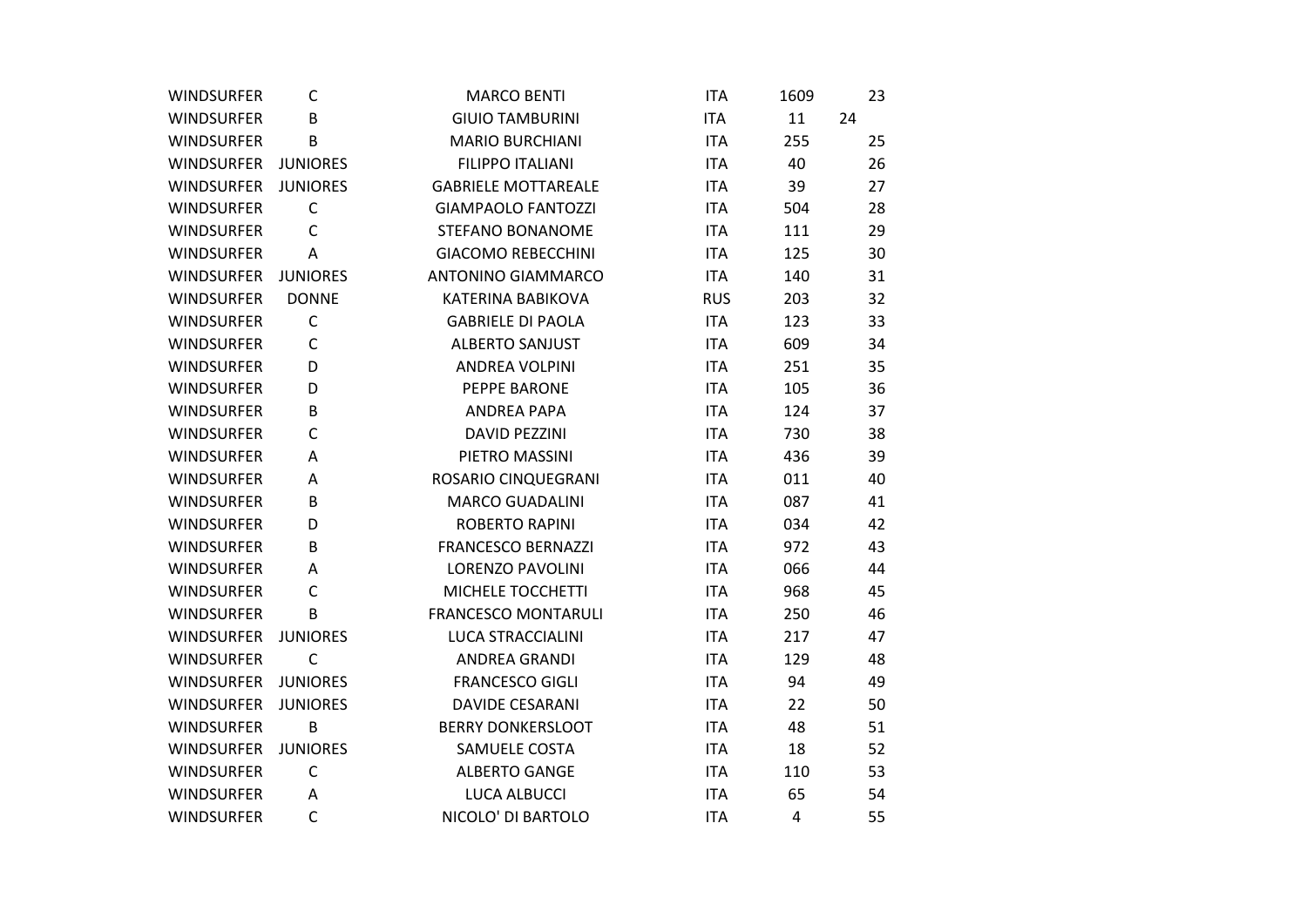| <b>WINDSURFER</b>   | C               | <b>GIROLAMO VIMERCATI</b>     | <b>ITA</b> | 289  | 56 |
|---------------------|-----------------|-------------------------------|------------|------|----|
| <b>WINDSURFER</b>   | C               | <b>ALBERTO GIULIODORI</b>     | <b>ITA</b> | 301  | 57 |
| <b>WINDSURFER</b>   | C               | <b>ALBERTO CONGIU</b>         | <b>ITA</b> | 901  | 58 |
| WINDSURFER JUNIORES |                 | <b>GABRIELE TAMBURINI</b>     | <b>ITA</b> | 010  | 59 |
| <b>WINDSURFER</b>   | B               | <b>ANDREA BUFALINI</b>        | <b>ITA</b> | 532  | 60 |
| <b>WINDSURFER</b>   | B               | <b>TOMMASO GIULIODORI</b>     | <b>ITA</b> | 302  | 61 |
| WINDSURFER          | D               | <b>LASSE LUOTO</b>            | <b>FIN</b> | 880  | 62 |
| <b>WINDSURFER</b>   | Α               | <b>MARCO GIGLI</b>            | <b>ITA</b> | 97   | 63 |
| <b>WINDSURFER</b>   | Α               | <b>DIEGO CAPPELLI</b>         | <b>ITA</b> | 499  | 64 |
| <b>WINDSURFER</b>   | B               | <b>GUIDO AMATO</b>            | <b>ITA</b> | 8    | 65 |
| <b>WINDSURFER</b>   | B               | <b>GABRIELE SPANO</b>         | <b>ITA</b> | 1977 | 66 |
| <b>WINDSURFER</b>   | B               | <b>SANDRO BRAMATI</b>         | <b>ITA</b> | 347  | 67 |
| <b>WINDSURFER</b>   | $\mathsf{C}$    | ALESSANDRO TONELLI            | <b>ITA</b> | 707  | 68 |
| WINDSURFER          | <b>JUNIORES</b> | ALESSANDRO MANGIONE           | <b>ITA</b> | 12   | 69 |
| <b>WINDSURFER</b>   | D               | <b>SALVATORE BRANCATI</b>     | <b>ITA</b> | 028  | 70 |
| <b>WINDSURFER</b>   | B               | <b>GIORGIO SPANO</b>          | <b>ITA</b> | 4809 | 71 |
| <b>WINDSURFER</b>   | C               | <b>CARL KRAUSE</b>            | <b>FIN</b> | 127  | 72 |
| <b>WINDSURFER</b>   | C               | <b>GIULIO SCARSELLI</b>       | <b>ITA</b> | 12   | 73 |
| <b>WINDSURFER</b>   | B               | ROBERTO DI MAIO               | <b>ITA</b> | 045  | 74 |
| <b>WINDSURFER</b>   | C               | <b>GABRIELE WURTZ</b>         | <b>ITA</b> | 2518 | 75 |
| <b>WINDSURFER</b>   | $\mathsf{C}$    | <b>ANTHONY VITOLO</b>         | <b>ITA</b> | 999  | 76 |
| <b>WINDSURFER</b>   | <b>DONNE</b>    | <b>CAROLA DE FAZIO</b>        | <b>ITA</b> | 209  | 77 |
| <b>WINDSURFER</b>   | <b>DONNE</b>    | MARIA GIADA ZALAPI'           | <b>ITA</b> | 25   | 78 |
| WINDSURFER          | <b>JUNIORES</b> | ROCCO DEL PROPOSTO            | <b>ITA</b> | 258  | 79 |
| <b>WINDSURFER</b>   | B               | <b>DARIO BORIN</b>            | <b>ITA</b> | 80   | 80 |
| <b>WINDSURFER</b>   | B               | <b>EMANUELE CHIRIVINO</b>     | <b>ITA</b> | 1978 | 81 |
| <b>WINDSURFER</b>   | B               | RICCARDO SODDU                | <b>ITA</b> | 800  | 82 |
| <b>WINDSURFER</b>   | D               | PAUL VAN DER SLUIJS           | <b>NED</b> | 1314 | 83 |
| <b>WINDSURFER</b>   | D               | <b>LICINIO ANGELINI</b>       | <b>ITA</b> | 1258 | 84 |
| <b>WINDSURFER</b>   | B               | <b>MATTEO MASSINI</b>         | <b>ITA</b> | 171  | 85 |
| <b>WINDSURFER</b>   | В               | <b>LIVIO PAPI</b>             | <b>ITA</b> | 313  | 86 |
| <b>WINDSURFER</b>   | A               | MAURIZIO LANUCARA             | <b>ITA</b> | 59   | 87 |
| <b>WINDSURFER</b>   | <b>JUNIORES</b> | <b>FABRIZIO MASTROLORENZI</b> | <b>ITA</b> | 4    | 88 |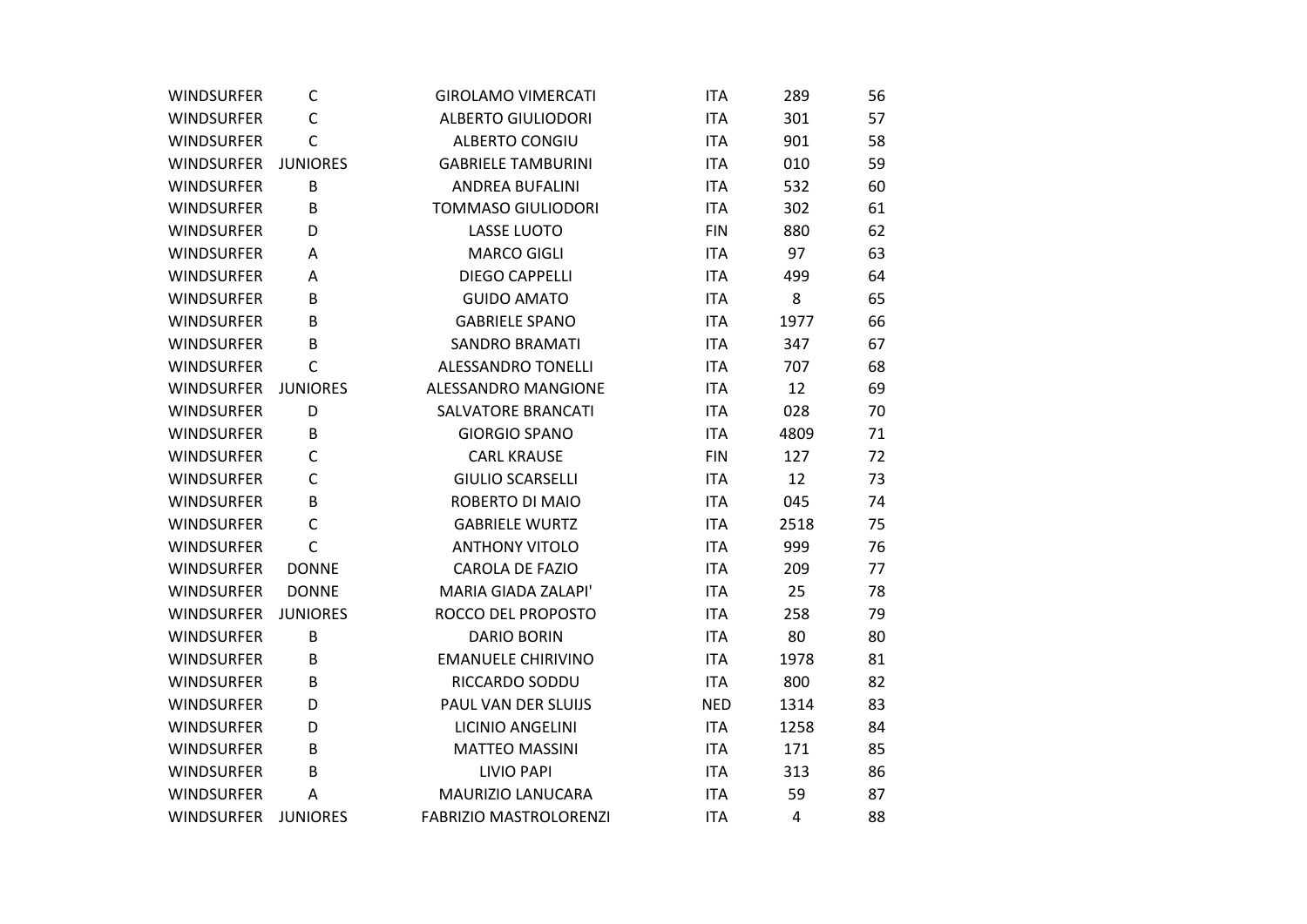| <b>WINDSURFER</b> | D               | <b>GIUSEPPE BIANCHI</b>     | <b>ITA</b> | 24           | 89  |
|-------------------|-----------------|-----------------------------|------------|--------------|-----|
| <b>WINDSURFER</b> | D               | <b>LORENZO THEODOLI</b>     | <b>ITA</b> | 801          | 90  |
| <b>WINDSURFER</b> | D               | LUCIANO MACRILLANTE         | <b>ITA</b> | 012          | 91  |
| <b>WINDSURFER</b> | D               | ALESSANDRO CATAPANO MINOTTI | <b>ITA</b> | 49           | 92  |
| <b>WINDSURFER</b> | C               | SILVIO DEL DEO              | <b>ITA</b> | 0707         | 93  |
| <b>WINDSURFER</b> | D               | <b>MARCO LIELLO</b>         | <b>ITA</b> | 57           | 94  |
| <b>WINDSURFER</b> | D               | ALESSANDRO DE ANGELIS       | <b>ITA</b> | 247          | 95  |
| <b>WINDSURFER</b> | B               | LORENZO BOCCIARDI           | <b>ITA</b> | 575          | 96  |
| <b>WINDSURFER</b> | B               | <b>ANTONINO DI VINCENZO</b> | <b>ITA</b> | 058          | 97  |
| <b>WINDSURFER</b> | D               | ALESSANDRO RUGGIERI         | <b>ITA</b> | 36           | 98  |
| WINDSURFER        | <b>JUNIORES</b> | <b>EMANUELE BONANOME</b>    | <b>ITA</b> | 1111         | 99  |
| <b>WINDSURFER</b> | $\mathsf{C}$    | NICOLA LOPEZ                | <b>ITA</b> | 16           | 100 |
| <b>WINDSURFER</b> | D               | <b>MAURIZIO BUFALINI</b>    | <b>ITA</b> | $\mathbf{1}$ | 101 |
| <b>WINDSURFER</b> | <b>JUNIORES</b> | <b>LORENZO BUFALINI</b>     | <b>ITA</b> | 71           | 102 |
| <b>WINDSURFER</b> | $\mathsf C$     | NICCOLO' INVREA             | <b>ITA</b> | 2901         | 103 |
| <b>WINDSURFER</b> | C               | CARLO DALLA VEDOVA          | <b>ITA</b> | 3            | 142 |
| <b>WINDSURFER</b> | $\mathsf{C}$    | <b>EDOARDO THERMES</b>      | <b>ITA</b> | 11           | 142 |
| <b>WINDSURFER</b> | <b>DONNE</b>    | <b>ILARIA MARRAS</b>        | <b>ITA</b> | 21           | 142 |
| <b>WINDSURFER</b> | D               | <b>FEDERICO CREMISI</b>     | <b>ITA</b> | 23           | 142 |
| <b>WINDSURFER</b> | B               | <b>GIANLUCA DOSI</b>        | <b>ITA</b> | 26           | 142 |
| <b>WINDSURFER</b> | C               | ALESSANDRO CANESSA          | <b>ITA</b> | 33           | 142 |
| <b>WINDSURFER</b> | <b>JUNIORES</b> | <b>FERDINANDO MANCINI</b>   | <b>ITA</b> | 059          | 142 |
| <b>WINDSURFER</b> | <b>DONNE</b>    | <b>CHRISTINE BAURIEDL</b>   | SUI        | 064          | 142 |
| <b>WINDSURFER</b> | D               | <b>STEVE LOUW</b>           | <b>RSA</b> | 069          | 142 |
| <b>WINDSURFER</b> | C               | <b>MAURIZIO GORINI</b>      | SUI        | 76           | 142 |
| <b>WINDSURFER</b> | B               | <b>VALERIO VANNUCCHI</b>    | <b>ITA</b> | 87           | 142 |
| <b>WINDSURFER</b> | $\mathsf C$     | ALESSANDRO TORZONI          | <b>ITA</b> | 90           | 142 |
| <b>WINDSURFER</b> | B               | <b>GIOVANNI DI STEFANO</b>  | <b>ITA</b> | 93           | 142 |
| <b>WINDSURFER</b> | D               | <b>STEFAN GRIESMEYER</b>    | <b>ITA</b> | 98           | 142 |
| <b>WINDSURFER</b> | D               | <b>MAURIZIO ATZORI</b>      | <b>ITA</b> | 147          | 142 |
| <b>WINDSURFER</b> | <b>DONNE</b>    | MARGHERITA DONGU            | <b>ITA</b> | 218          | 142 |
| <b>WINDSURFER</b> | B               | <b>ALBERTO DIAZ</b>         | <b>ITA</b> | 226          | 142 |
| <b>WINDSURFER</b> | $\mathsf{C}$    | <b>ANDREA CASTRUCCI</b>     | <b>ITA</b> | 228          | 142 |